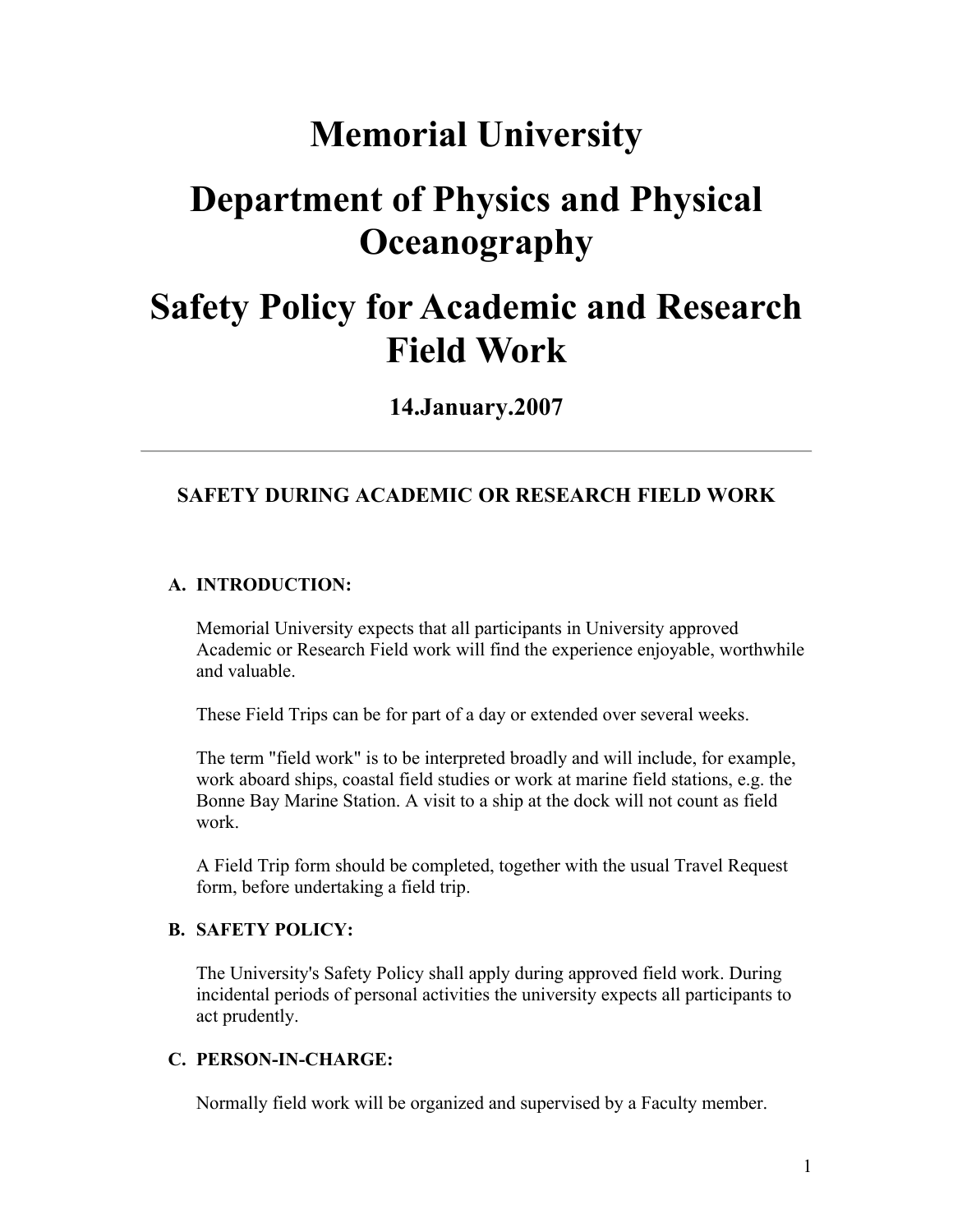For field work supervised by a person other than a faculty member, prior written approval for such designation must be obtained from the departmental Head.

It is the responsibility of the person-in-charge to take all reasonable steps to ensure that:

- a. each participant be informed of the known risks, and physical requirements
- b. the academic portion of the work is conducted safely,
- c. it has been determined what safety equipment and clothing is appropriate,
- d. all university equipment taken on field work is thoroughly checked for safety by a qualified person, before removal from campus,
- e. each field trip participant is instructed in safety, the wearing of safety clothing, (e.g. hard hats, safety boots, goggles, etc.) and the safe use of the equipment. This is especially important when the person-in-charge cannot be present.
- f. For work on ships, each participant should be informed of procedures to be followed in the case of an emergency, such as a fire or collision. This would normally be done by the master of the vessel

It is permissible to delegate responsibility if the person-in-charge cannot be present.

## **D. CHECKLIST:**

In a generic document such as this, it is impractical to anticipate all situations. Here is a checklist of some major items. Other items will be dictated by the knowledge or experience of the person-in-charge.

### **i. EQUIPMENT:**

All equipment taken on a field trip must be checked by a qualified person before removal from the campus, to ensure that it is in good condition, complete, and safe.

If during field work, equipment fails, its use must be discontinued immediately. The failure must be reported to the person-in-charge immediately. This equipment must not be used until satisfactory repairs have been completed.

If it is necessary to rent equipment while off campus, all reasonable steps are to be taken to ensure that it is safe to use.

The responsibility for ensuring equipment is safe is vested in the personin-charge.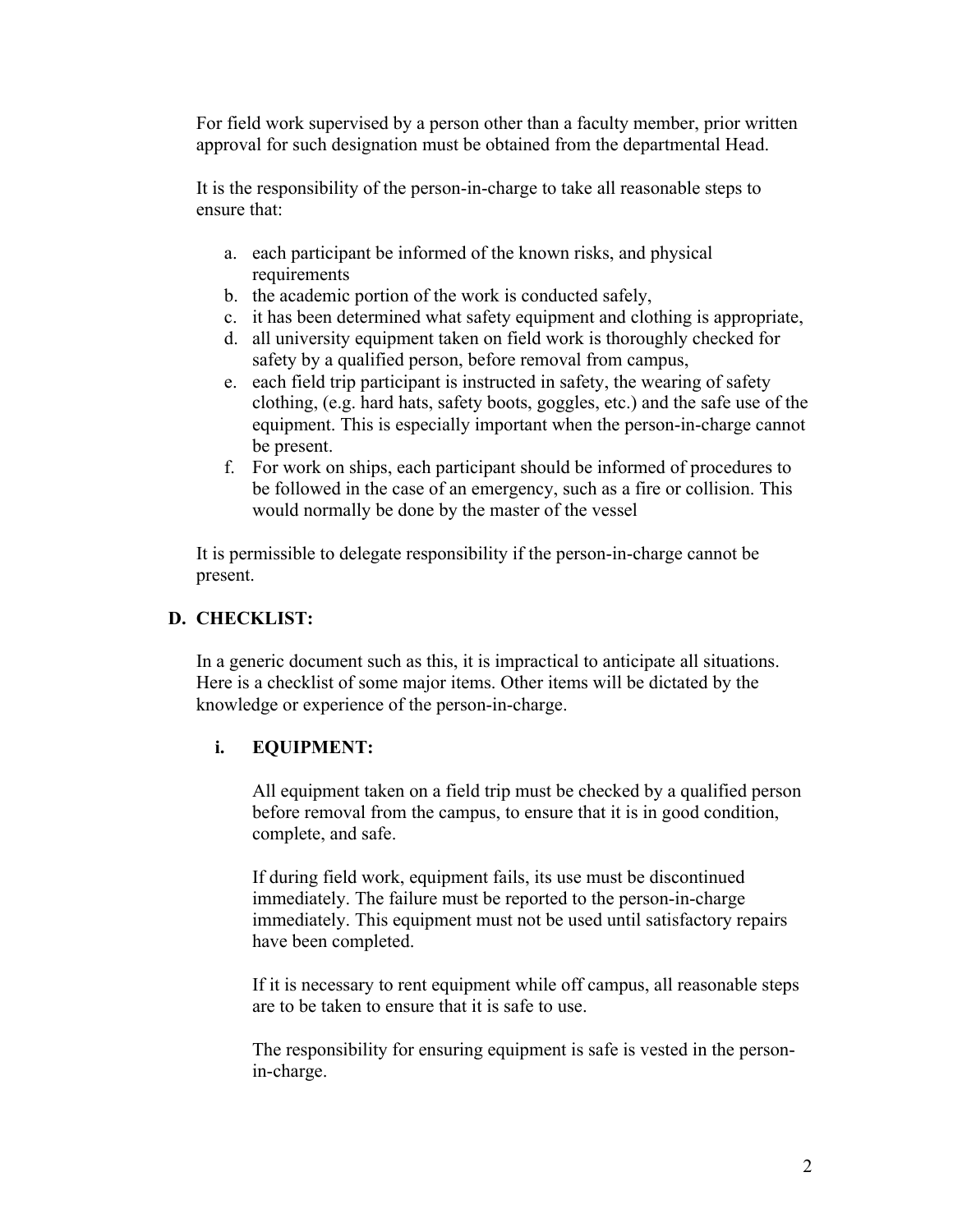## **ii. BUSH, REMOTE OR HAZARDOUS AREAS:**

In the case of field work in remote areas where there is limited access to medical support, person-in-charge should consider:

- 1. having at least one participant trained in first aid
- 2. having at least one participant trained in CPR
- 3. providing a communication link to a central station
- 4. conducting area familiarization trips before work has started
- 5. having a procedure for contacting local police who will organize a search for missing people
- 6. obtaining from students, before leaving campus
	- i. MCP numbers or equivalent
	- ii. Contact information for next of kin
	- iii. details of special health considerations and special diets
- 7. for underwater research, evidence that diver(s) hold current and valid license
- 8. local expert advice

## **E. FOREIGN TRAVEL:**

For work undertaken outside Canada, the participants should contact at the earliest possible opportunity after arrival, the local Canadian embassy, consulate, chargé d'affairs, local C.I.D.A. or C.U.S.O. officers, with details of travel and work plans.

## **F. PERFORMANCE IMPAIRING SUBSTANCES:**

The use of substances that can impair performance or judgement and the consumption of alcohol during the working periods of field trips is not approved by the university, under any circumstances.

The availability and consumption of alcohol during personal activities is discouraged and is to be kept at a minimum level.

### **G. VEHICLES:**

 . University owned - all university owned vehicles are insured against claims by third parties for injury or damage.

A Certificate of Automobile Liability Insurance (known as a "Pink Slip") is to be kept in the glove compartment.

a. Rented vehicles - In Ontario, it is the legal obligation of the renting agency as vehicle owner (Avis, Budget, Discount, Hertz, Tilden, etc.) to purchase insurance against injury or damage claims from third parties.